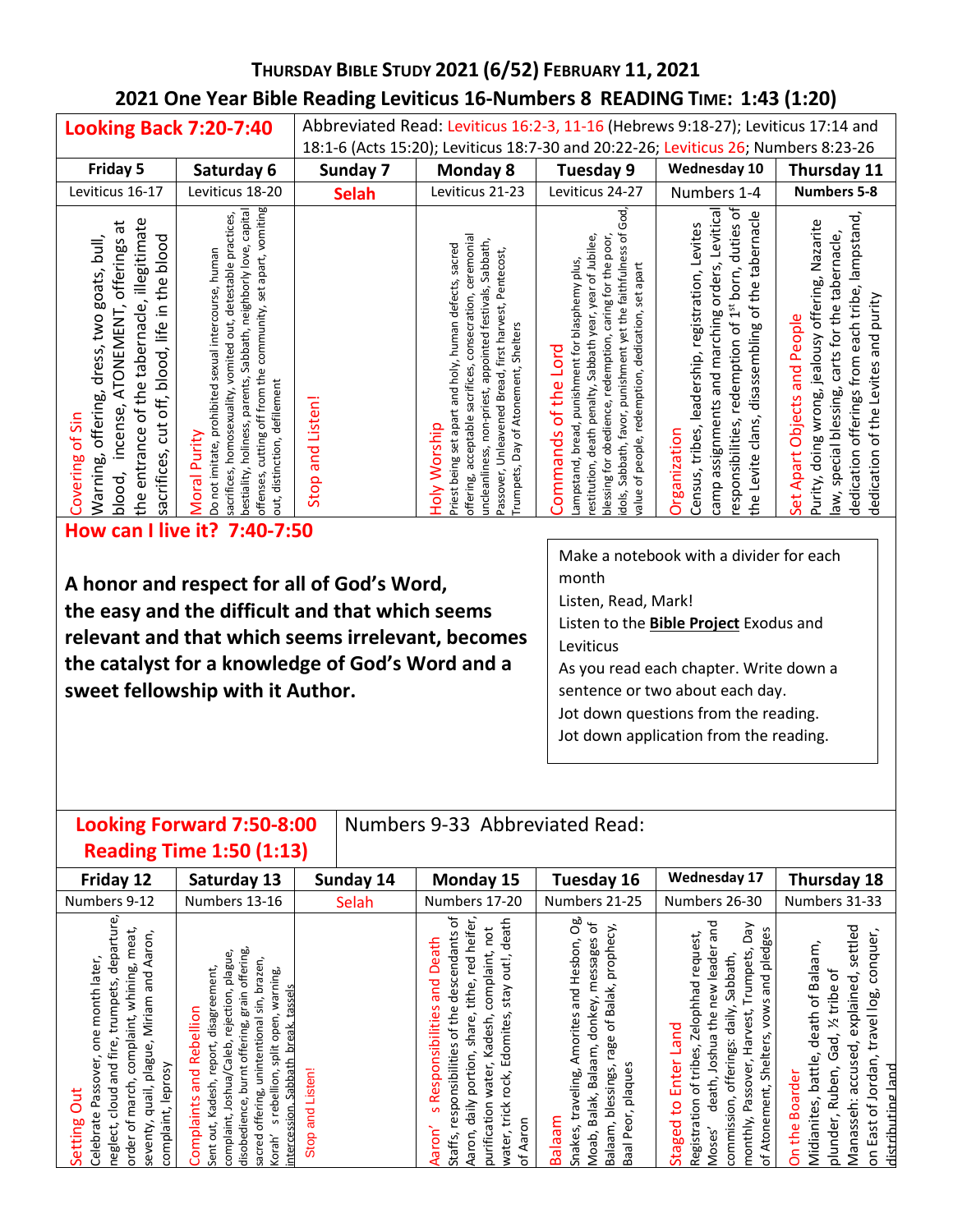this section of reading is a combination of great stories and laborious census and offerings

| January           | February                    | March            | April              | May              | June   | July                    | August                   | September      | October         | November                | December                           |
|-------------------|-----------------------------|------------------|--------------------|------------------|--------|-------------------------|--------------------------|----------------|-----------------|-------------------------|------------------------------------|
|                   |                             |                  |                    |                  |        |                         |                          |                |                 |                         |                                    |
| Genesis<br>Exodus | Leviticus<br><b>Numbers</b> | Joshua<br>Judges | 1 Kings<br>2 Kings | Ezra<br>Nehemiah | Psalms | Proverb<br>Ecclesiastes | Jeremiah<br>Lamentations | Hosea<br>Joel  | Matthew<br>Mark | Romans<br>1 Corinthians | 1 Thessalonians<br>2 Thessalonians |
|                   | Deuteronomy                 | Ruth             | 1 Chronicles       | Esther           |        | Song of Songs           | Ezekiel                  | Amos           | Luke            | 1 Corinthians           | 1 Timothy                          |
|                   |                             | 1 Samuel         | 2 Chronicles       | Job              |        | Isaiah                  | Daniel                   | Obadiah        | John            | Galatians               | 2 Timothy                          |
|                   |                             | 2 Samuel         |                    |                  |        |                         |                          | Jonah          |                 | Ephesians               | <b>Titus</b>                       |
|                   |                             |                  |                    |                  |        |                         |                          | Micah          |                 | Philippians             | Hebrews                            |
|                   |                             |                  |                    |                  |        |                         |                          | Nahum          |                 | Colossians              | James                              |
|                   |                             |                  |                    |                  |        |                         |                          | <b>HABAKUK</b> |                 | Philemon                | 1 Peter                            |
|                   |                             |                  |                    |                  |        |                         |                          | Zephaniah      |                 |                         | 2 Peter                            |
|                   |                             |                  |                    |                  |        |                         |                          | Haggai         |                 |                         | 1 John                             |
|                   |                             |                  |                    |                  |        |                         |                          | Zechariah      |                 |                         | 2 John                             |
|                   |                             |                  |                    |                  |        |                         |                          | Malachi        |                 |                         | 3 John                             |
|                   |                             |                  |                    |                  |        |                         |                          |                |                 |                         | Jude                               |
|                   |                             |                  |                    |                  |        |                         |                          |                |                 |                         | Revelation                         |

## **Charts and Maps for February 11th Study**

Key Offerings Jewish Festivals Organization of the Camp Levities Responsibilities of the Clans

*Leviticus 19…worship God, love neighbor, separation from the world Bible Project Numbers*

#### **Leviticus Test**

What are the five main offerings? Name the seven annual feast? Name the four sons of Aaron? Which ones offered "strange fire" before the Lord? What chapter separated the book in two parts? What is the significance of this? Who were the three clans that descended from Levi? What were the responsibility of each? What one moral character of God is highlighted in this book? What words describe man's character? Therefore, describe man's relationship with God? What is his dilemma? What is the solution to this dilemma? Where was Moses when he received the laws in the book of Leviticus? At the end of Leviticus, how long had it been since they had left Egypt?

# **Exodus Quiz**

Why were the Israelites in Egypt? *To get relief from a famine*

How did the Pharaoh try to control the growing population of Israel? *Kill all the Jewish male babies* Name the 10 plagues. *water to blood, frogs, gnats, flies, livestock, boils, hail, locust, darkness, first born* How long did Moses live? Name the three parts of his life. *120 years 40 each in Pharaoh's house, Median desert, and wandering in the wilderness leading Israel*

Name the 10 commandments. *No other gods, no idols, no blasphemy, Sabbath, parents, murder, adultery, steal, testify falsely, coveting*

What are the six pieces of furniture in the whole Tabernacle compound? *Altar for sacrifice, washbasin, lampstand, table of bread, incense altar, ark of covenant*

Number the events in Exodus in chronologic order.

\_\_\_3\_\_ Burning bush

1 Slavery in Egypt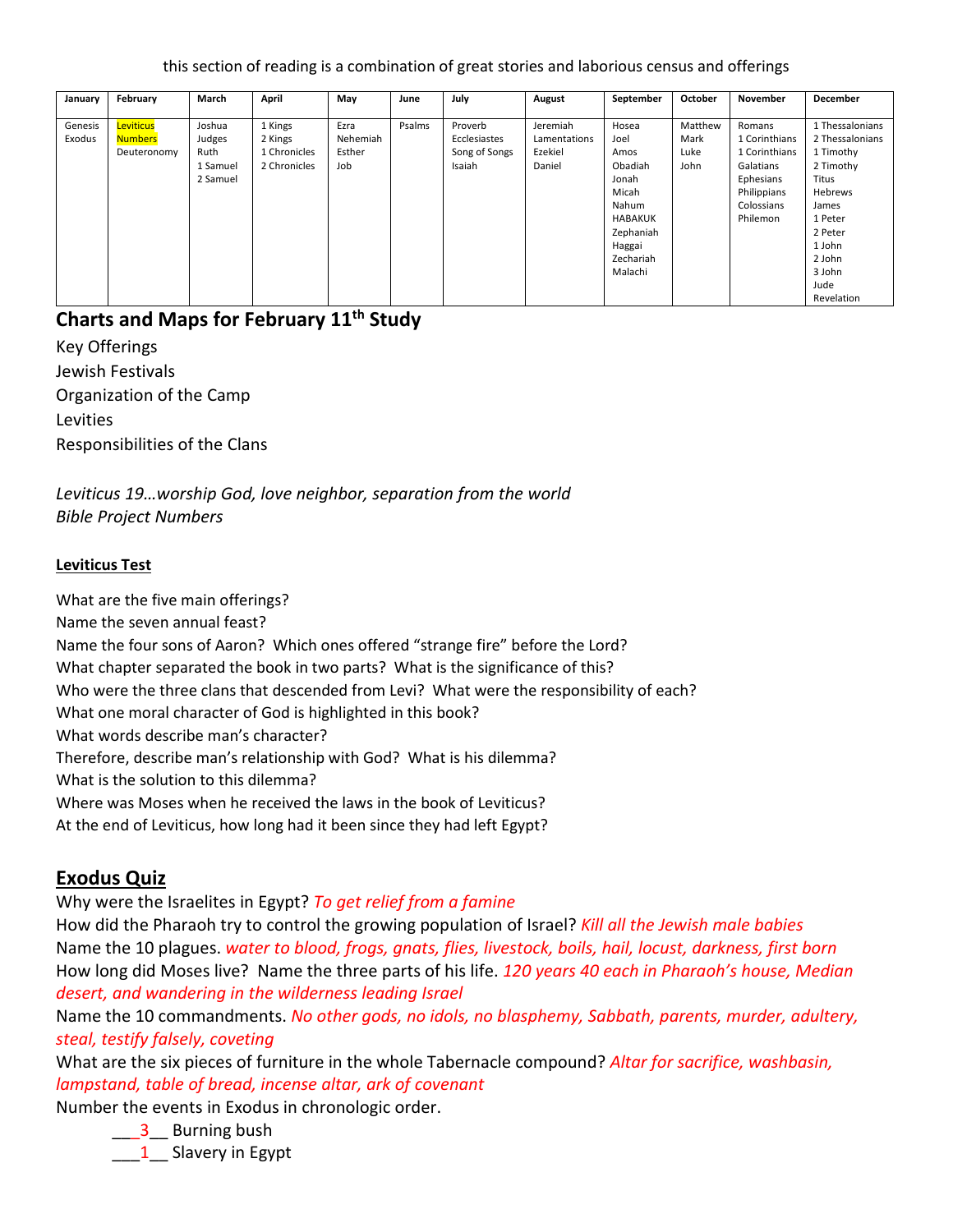- 5 Passover celebration
- 6 Pass through the sea
- 8 Golden calf
- \_\_\_7\_\_ Quail and manna
- 2 Birth of Moses
- 4 Plagues
- 10 Construction of the tabernacle
- **9** Broken tablets

# **Abbreviated Read:**

Leviticus 16:2-3, 11-16 (Hebrews 9:18-27); Leviticus 17:14 and 18:1-6 (Acts 15:20); Leviticus 18:7-30 and 20:22-26; Leviticus 26; Numbers 8:23-26

May God bless the reading and the hearing of His Word! 2 Timothy 3:16, John 5:46-47, 2 Peter 1:20-21

#### **Questions**

Why spare Aaron? List of God's judgments so far in our readings after the exodus…Exodus 32:25-29 (3000 people), Exodus 32:35 (a great plague), Leviticus 10 (Nadab and Abihu's wrong king of fire) Hebrews 10:31 It is a terrible thing to fall into the hands of the living God.

## **Additional thoughts…**

**1. Allusion**, in **literature**, an implied or indirect reference to a person, event, or thing or to a part of another text. Most **allusions** are based on the assumption that there is a body of knowledge that is shared by the author and the reader and that therefore the reader will understand the author's referent.

Literary and Biblical allusion… (eg Seinfield's dividing Elaine's bicycle by Newman and "that is one magical loogie" or 911 the war in Afghanistan (full documentary, "like a series of Alamos"

Strength for Today…without blemish p. 44, love your neighbor p. 46, Levirate marriage p. 47, rise of Joseph p. 50…in the span of a week in early February, these OT passages are referred back to four times

Study in Mark…John the Baptist, a messenger mentioned in Isaiah, Jesus quoting Deuteronomy during His temptation, the laws of skin diseases with the touching and healing of the leper, the social rejection of the disabled paralytic lower down to Jesus, to Jesus eating with the "scum" that had aligned themselves with the non Jews, the origins of the fast which was a point of disagreement, to the reference to David eating the 12 loaves of bread on the table of shew bread, and Jesus "working on the Sabbath" eating heads of grain that had been left as commanded in Leviticus.

- **2.** Scripture teaches us to worship God, Love our neighbor, and be a witness to the World see **Leviticus 19**
- **3.** The Fundamentals, vol. 4 p. 280 John Bunyan's Pilgrim's Progress, John 7:14-16 and Acts 4:4:12-13

#### **Resources**

Ryrie Study Bible John Macarthur Study Bible Life Application Bible David Jeremiah Study Bible The Bible Knowledge Commentary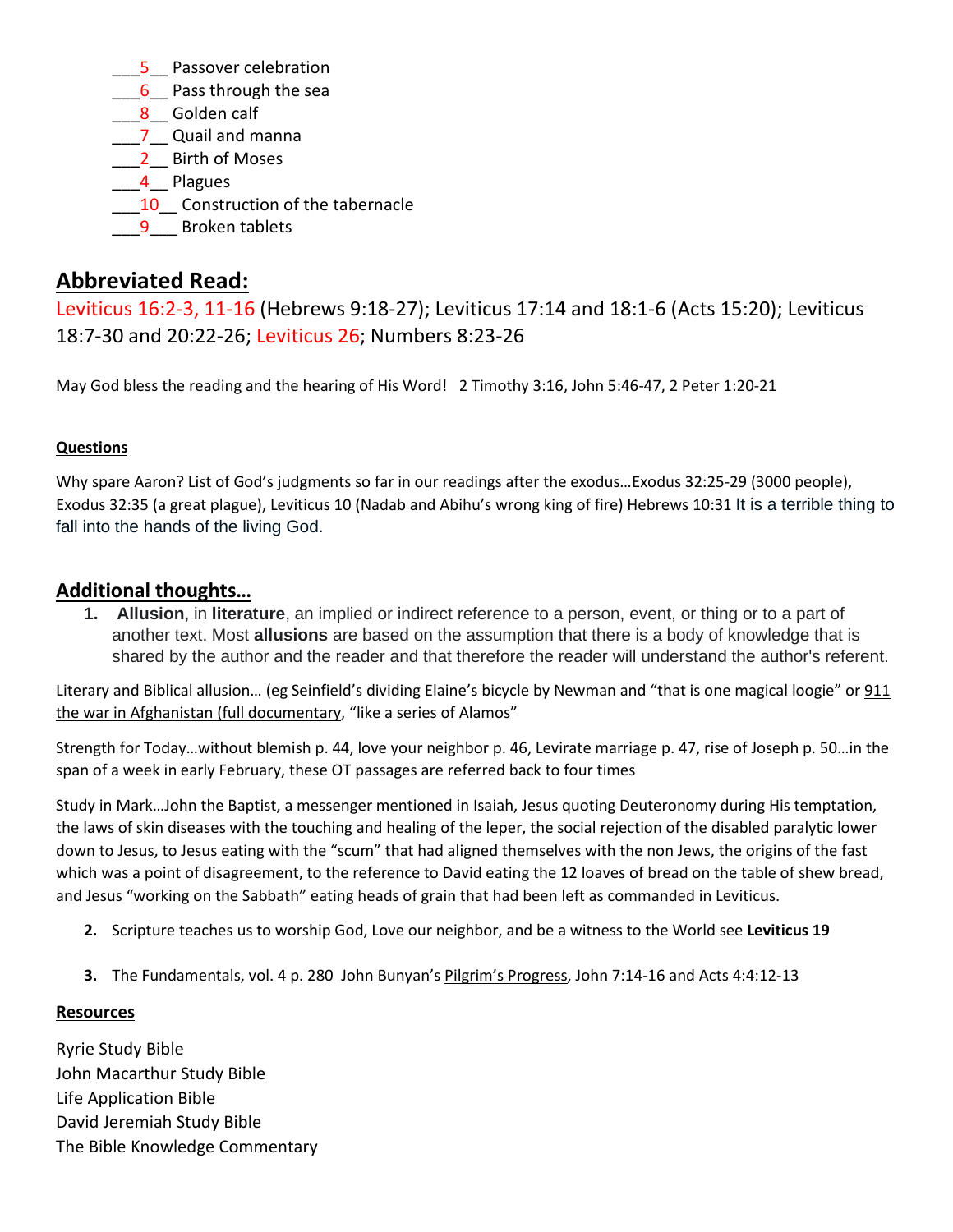# **Key offerings**

| <b>OFFERING</b>                                  | <b>PURPOSE</b>                                                                                                                                | <b>SIGNIFICANCE</b>                                                                       | <b>CHRIST THE</b><br>PERFECT OFFERING                                         |
|--------------------------------------------------|-----------------------------------------------------------------------------------------------------------------------------------------------|-------------------------------------------------------------------------------------------|-------------------------------------------------------------------------------|
| <b>BURNT OFFERING INC.</b><br>Lev. 1 - Voluntary | To make payment for sins<br>in general                                                                                                        | Showed a person's<br>devotion to God                                                      | <b>Christ's Death was the</b><br>perfect offering                             |
| <b>GRAIN OFFERING IF</b><br>Lev. 2 - Voluntary   | To show honor and<br>respect for God in<br>worship                                                                                            | <b>Acknowledged that all we</b><br>have belongs to God                                    | Christ was the perfect<br>man, who gave all of him-<br>self to God and others |
| <b>PEACE OFFERING IN</b><br>Lev. 3 - Voluntary   | To express gratitude to<br>God                                                                                                                | <b>Symbolized peace and</b><br>fellowship with God                                        | Christ is the only way to<br>fellowship with God                              |
| <b>SIN OFFERING</b><br>Lev. 4 - Required         | To make payment for<br>unintentional sins of<br>uncleanness, neglect, or<br>thoughtlessness                                                   | <b>Restored the sinner to</b><br>fellowship with God;<br>showed the seriousness<br>of sin | <b>Christ's death restores our</b><br>fellowship with God                     |
| <b>GUILT OFFERING III</b><br>Lev. 5 - Required   | To make payment for sins<br>against God and others.<br>A sacrifice was made to<br>God, and the injured<br>person was repaid or<br>compensated | <b>Provided compensation</b><br>for injured parties                                       | Christ's death takes away<br>the deadly consequences                          |

# **Jewish Festivals**

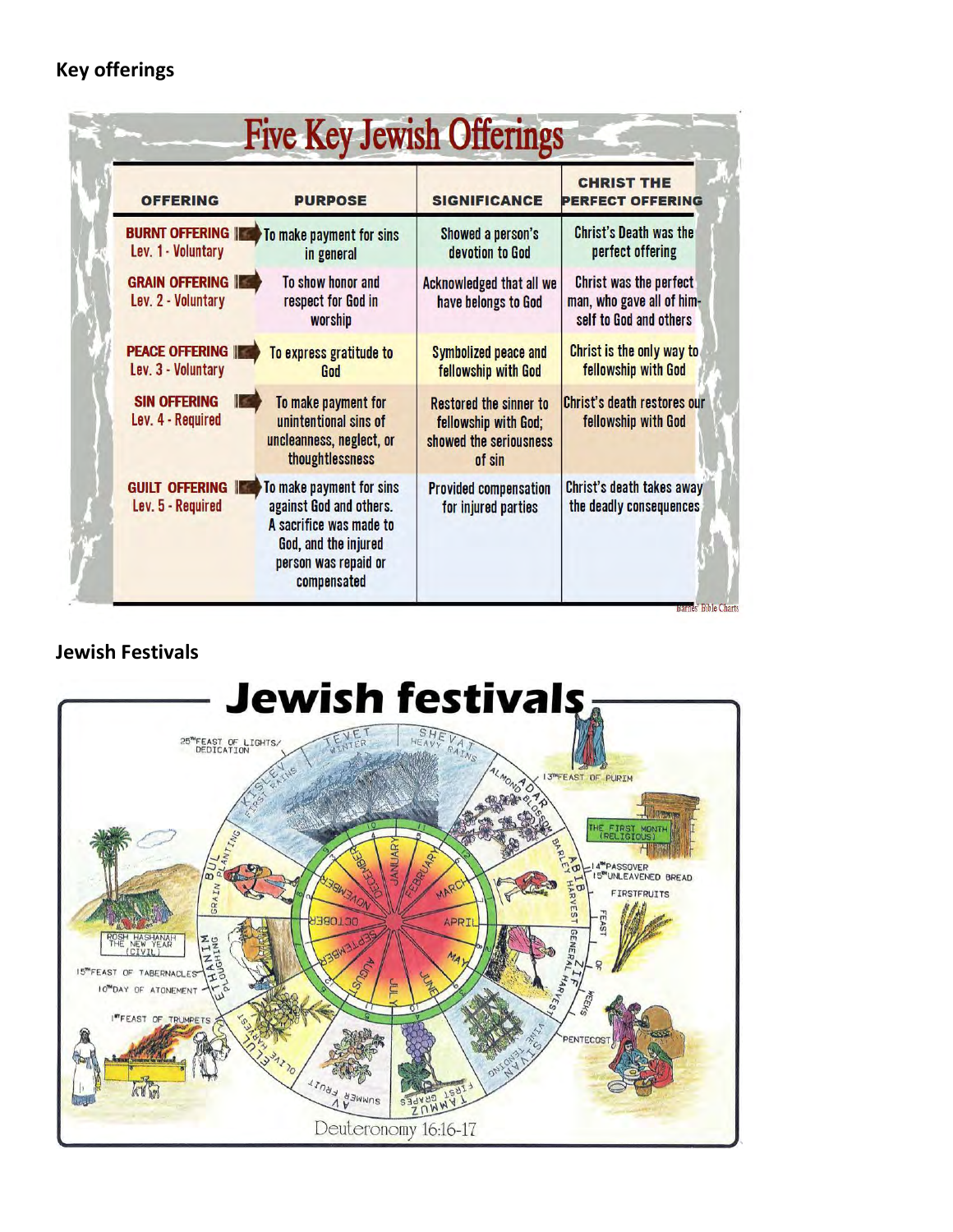# **Organization of the Camp**



Copyright 2011, Ralph F. Wilson (pastor@joyfulheart.com)<br>Permission to reprint granted to all so long as copyright line remains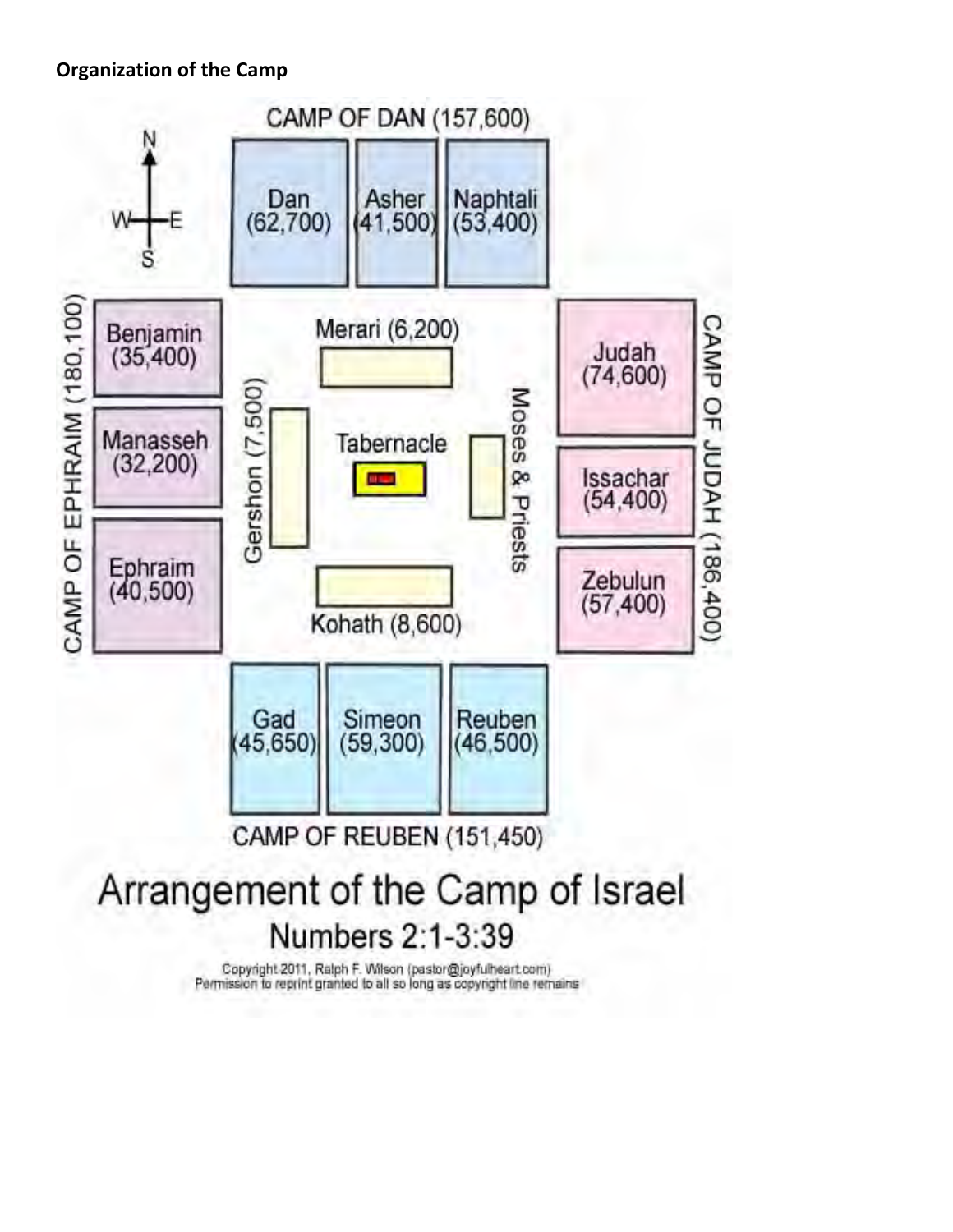### **Levites**



Copyright 2011, Ralph F. Wison (pastor@joytulheart.com)<br>Permission to reprint is granted if copyright information is included.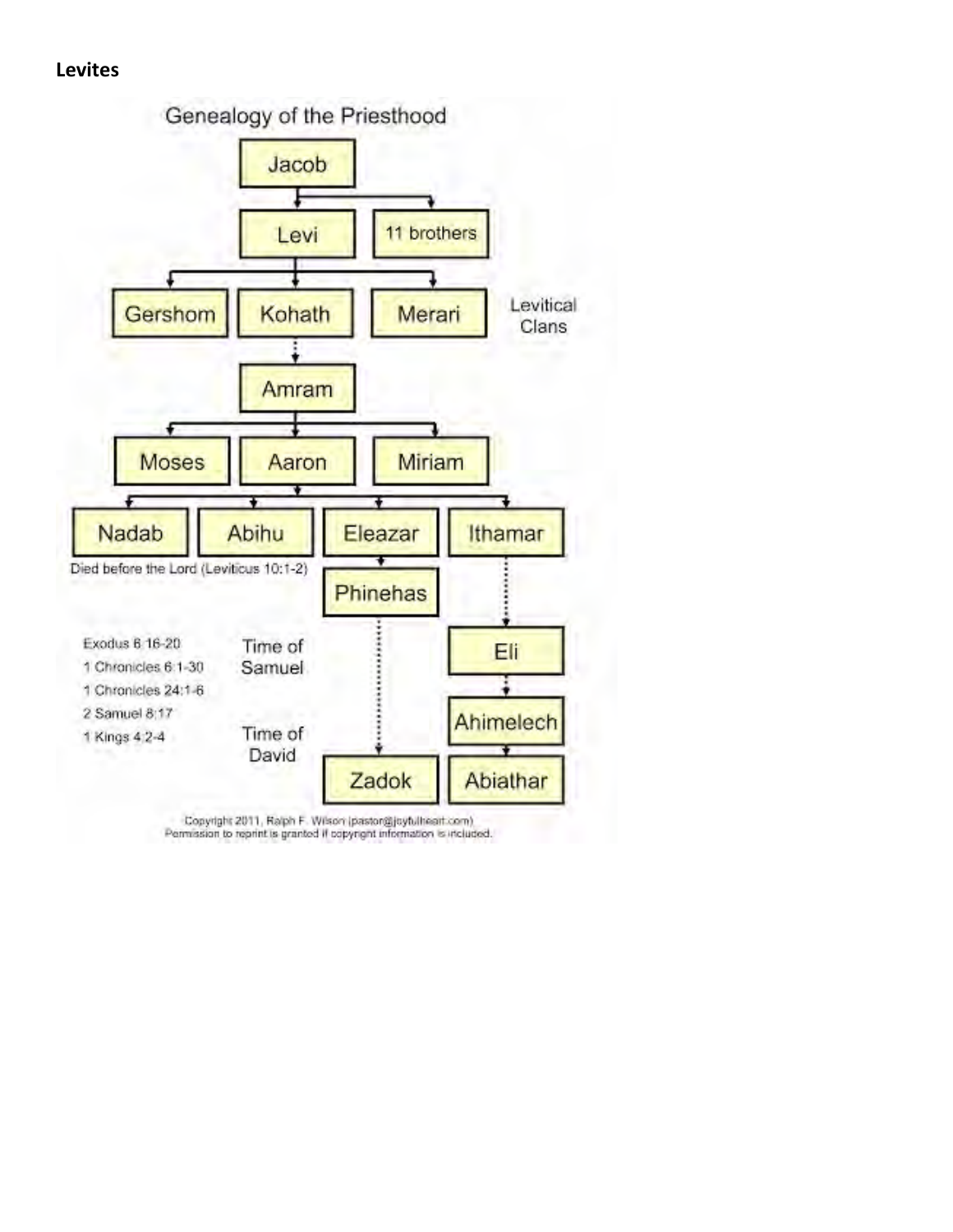## **Responsibilities of the Clans**

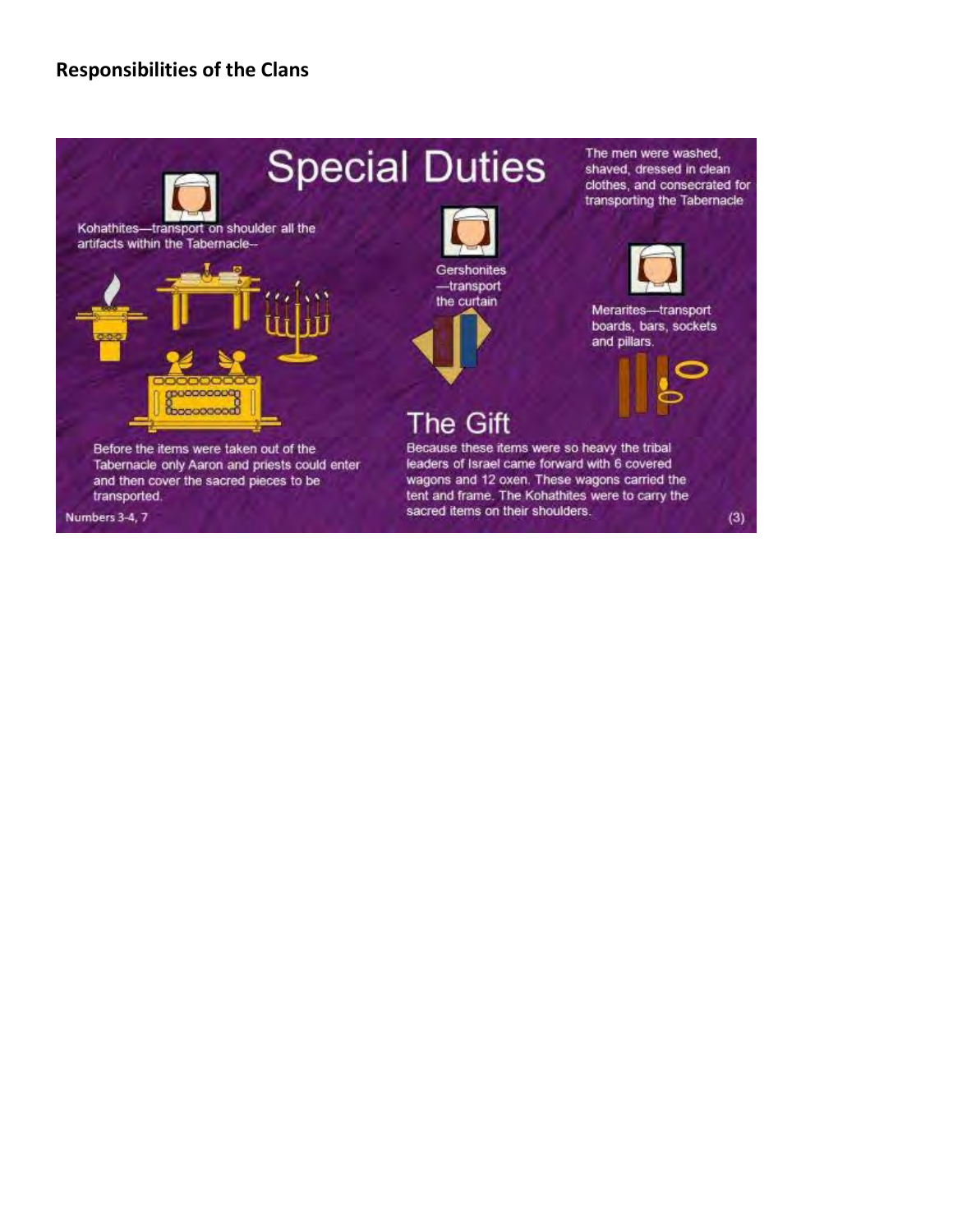# **Leviticus 19**

*Scripture teaches us to worship God alone, Love our neighbor as yourself, and be a witness to the World by separation.* 

**[1](http://biblehub.com/leviticus/19-1.htm)**The LORD also said to Moses, **[2](http://biblehub.com/leviticus/19-2.htm)**"Give the following instructions to the entire community of Israel. You must be holy because I, the LORD your God, am holy.

**[3](http://biblehub.com/leviticus/19-3.htm)**"Each of you must show great respect for your mother and father, and you must always observe my Sabbath days of rest. I am the LORD your God.

**[4](http://biblehub.com/leviticus/19-4.htm)**"Do not put your trust in idols or make metal images of gods for yourselves. I am the LORD your God.

**[5](http://biblehub.com/leviticus/19-5.htm)**"When you sacrifice a peace offering to the LORD, offer it properly so you will be accepted by God. **[6](http://biblehub.com/leviticus/19-6.htm)**The sacrifice must be eaten on the same day you offer it or on the next day. Whatever is left over until the third day must be completely burned up. **[7](http://biblehub.com/leviticus/19-7.htm)**If any of the sacrifice is eaten on the third day, it will be contaminated, and I will not accept it. **[8](http://biblehub.com/leviticus/19-8.htm)**Anyone who eats it on the third day will be punished for defiling what is holy to the LORD and will be cut off from the community.

**[9](http://biblehub.com/leviticus/19-9.htm)**"When you harvest the crops of your land, do not harvest the grain along the edges of your fields, and do not pick up what the harvesters drop. **[10](http://biblehub.com/leviticus/19-10.htm)**It is the same with your grape crop—do not strip every last bunch of grapes from the vines, and do not pick up the grapes that fall to the ground. Leave them for the poor and the foreigners living among you. I am the LORD your God.

**[11](http://biblehub.com/leviticus/19-11.htm)**"Do not steal.

"Do not deceive or cheat one another.

**[12](http://biblehub.com/leviticus/19-12.htm)**"Do not bring shame on the name of your God by using it to swear falsely. I am the LORD.

**[13](http://biblehub.com/leviticus/19-13.htm)**"Do not defraud or rob your neighbor.

"Do not make your hired workers wait until the next day to receive their pay.

**[14](http://biblehub.com/leviticus/19-14.htm)**"Do not insult the deaf or cause the blind to stumble. You must fear your God; I am the LORD.

**[15](http://biblehub.com/leviticus/19-15.htm)**"Do not twist justice in legal matters by favoring the poor or being partial to the rich and powerful. Always judge people fairly.

**[16](http://biblehub.com/leviticus/19-16.htm)**"Do not spread slanderous gossip among your people.

"Do not stand idly by when your neighbor's life is threatened. I am the LORD.

**[17](http://biblehub.com/leviticus/19-17.htm)**"Do not nurse hatred in your heart for any of your relatives. Confront people directly so you will not be held guilty for their sin.

**[18](http://biblehub.com/leviticus/19-18.htm)**"Do not seek revenge or bear a grudge against a fellow Israelite, but love your neighbor as yourself. I am the LORD.

**[19](http://biblehub.com/leviticus/19-19.htm)**"You must obey all my decrees.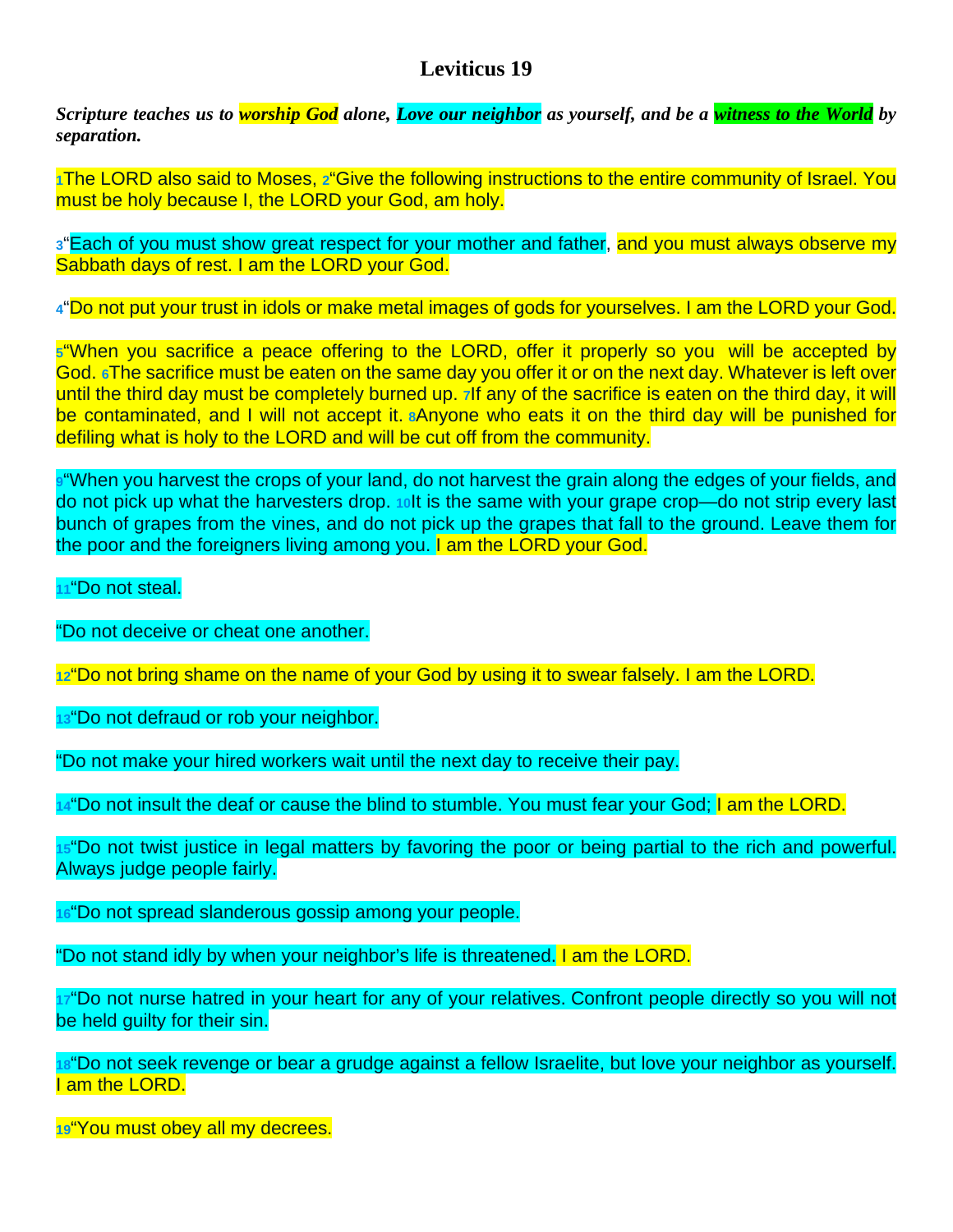"Do not mate two different kinds of animals. Do not plant your field with two different kinds of seed. Do not wear clothing woven from two different kinds of thread.

**[20](http://biblehub.com/leviticus/19-20.htm)**"If a man has sex with a slave girl whose freedom has never been purchased but who is committed to become another man's wife, he must pay full compensation to her master. But since she is not a free woman, neither the man nor the woman will be put to death. **[21](http://biblehub.com/leviticus/19-21.htm)**The man, however, must bring a ram as a guilt offering and present it to the LORD at the entrance of the Tabernacle. **[22](http://biblehub.com/leviticus/19-22.htm)**The priest will then purify him before the LORD with the ram of the guilt offering, and the man's sin will be forgiven.

**[23](http://biblehub.com/leviticus/19-23.htm)**"When you enter the land and plant fruit trees, leave the fruit unharvested for the first three years and consider it forbidden. Do not eat it. **[24](http://biblehub.com/leviticus/19-24.htm)**In the fourth year the entire crop must be consecrated to the LORD as a celebration of praise. **[25](http://biblehub.com/leviticus/19-25.htm)**Finally, in the fifth year you may eat the fruit. If you follow this pattern, your harvest will increase. I am the LORD your God.

**[26](http://biblehub.com/leviticus/19-26.htm)**"Do not eat meat that has not been drained of its blood.

"Do not practice fortune-telling or witchcraft.

**[27](http://biblehub.com/leviticus/19-27.htm)**"Do not trim off the hair on your temples or trim your beards.

**[28](http://biblehub.com/leviticus/19-28.htm)**"Do not cut your bodies for the dead, and do not mark your skin with tattoos. I am the LORD.

**[29](http://biblehub.com/leviticus/19-29.htm)**"Do not defile your daughter by making her a prostitute, or the land will be filled with prostitution and wickedness.

**[30](http://biblehub.com/leviticus/19-30.htm)**"Keep my Sabbath days of rest, and show reverence toward my sanctuary. I am the LORD.

**[31](http://biblehub.com/leviticus/19-31.htm)** "Do not defile yourselves by turning to mediums or to those who consult the spirits of the dead. I am the LORD your God.

**[32](http://biblehub.com/leviticus/19-32.htm)**"Stand up in the presence of the elderly, and show respect for the aged. Fear your God. I am the LORD.

**[33](http://biblehub.com/leviticus/19-33.htm)**"Do not take advantage of foreigners who live among you in your land. **[34](http://biblehub.com/leviticus/19-34.htm)**Treat them like native-born Israelites, and love them as you love yourself. Remember that you were once foreigners living in the land of Egypt. I am the LORD your God.

**[35](http://biblehub.com/leviticus/19-35.htm)**"Do not use dishonest standards when measuring length, weight, or volume. **[36](http://biblehub.com/leviticus/19-36.htm)**Your scales and weights must be accurate. Your containers for measuring dry materials or liquids must be accurate. I am the LORD your God who brought you out of the land of Egypt.

**[37](http://biblehub.com/leviticus/19-37.htm)**"You must be careful to keep all of my decrees and regulations by putting them into practice. I am the LORD."